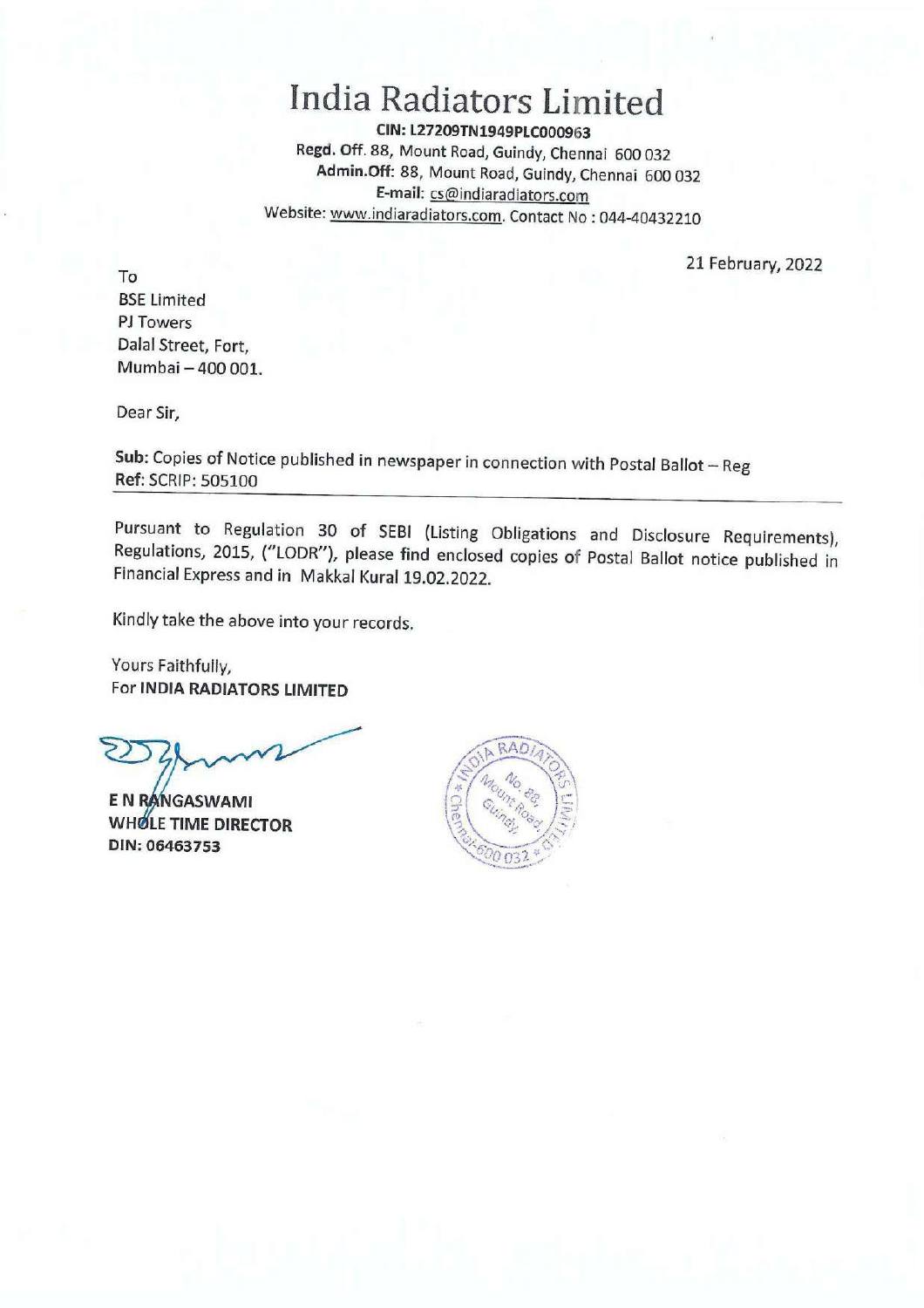### **INDIA RADIATORS LIMITED**

CIN: L27209TN1949PLC000963 Regd. Off. 88, Mount Road, Guindy, Chennai 600 032. Tel: 044 -40432210 Email: cs@indiaradia tors com Website: www.indiaradiators.corm

#### **NOTICE OF POSTAL BALLOT**

Members are hereby informed that in compliance with the provisions of Sections 108, 110 and other applicable provisions of Iha Companies Act, 2013, (including any statutory modification(s) or re-enactment(s) thereof for the time being in force) as amended from time to time, the postal ballot notice seeking the approval of the members on the resolutions set out in the said notice has been sent through electronic means on 18th February 2022, whose e-mail ids are registered with the Company or with the Depository(ies) as on 16th February, 2022, being the cut-off date. The approval of the members by postal ballot through remote evoling is sought for the following businesses: 1. To reclassify and Increase the Authorised capital of the company by way of ordinary resolution 2. To issue Redeemable Cumulative preference shares to Mercantile Ventures Limited by way of special resolution. 3. To approve ICD's availed / to be availed from Mercantile Ventures Limited byway of ordinary resolution.

The Postal Ballot Notice along with explanatory statement can also be downloaded from the website of the Company- www.indiaradiators.com or website of stock exchange www.bseindia.com or on the website of COSL https://www.evoting.nsdl.com. Members can request for an electronic copy of the same by writing to the Registrars and Share Transfer Agent (RTA), Cameo Corporate Services Limited, Subramanian Building, 1 Club House Road, Chennai - 600 002, Email: investor@cameoindia.com or may contact the Company Secretary and Compliance Officer at the registered office of the Company at the address given above or through e-mail- cs@indiaradiators.com.

The Board of Directors of the Company has appointed Mis. B Chandra & Associates, Practising Company Secretaries, as the Scrutinizer for conducting the Postal Ballot through remote e-voting process in a fair and transparent manner.

In accordance with the applicable circulars issued by Ministry of Corporate Affairs the company is providing to its members the facility to exercise their right to vote only by electronic means (e-voting). The Company has engaged the services of COSLforthe purpose of providing e-voting facility to all its members.

Postal ballot notice is being sent to members only in electronic form whose names appear in the Register of Members or List of Beneficial owners as received from National Securities Depository Limited ("NSDL") and Central Depository Services (India) Limited ('CDSL") (collectively referred to as 'Depositories") as on 16th February, 2022 ("Cut-off Date") and who have registered their e mail ids with the company or depositories. Members are required to communicate their assent or dissent only through remote e-voting facility.

Members whose names appear in the in the Register of Members or Lisi of Beneficial owners as on the cut off date will only be considered fore voting. A person who is not a member as on cul off date should treat this notice for information purposes only.

The Company has engaged the services of Cameo Corporate Services Limited, Subramanian Building, 1 Club House Road, Chennai - 600 002 as share Transfer Agents.

The remote e-voting, period will commence on Tuesday, 22nd February 2022 (9.00 AM) and ends on Wednesday, 23rd March, 2022 (5.00 PM). The remote evoting facility shall be disabled thereafter. Once Vote is cast by a member, change will not be allowed subsequently.

Members who have not registered their e-mail id to register the same in the following manner:

a. Members holding shares in physical mode who have not registered/ updated their email address are requested to register the same with the company/ RTA by sending an email to cs@indiaradiators.com / investor@cameoindia.com

b. Members holding shares in dematerialized mode, who have not registered their email address with their Depository participant (s) are requested to get in touch with their depository participant with whom they maintain their demat account.

The detailed instructions fore-voting forms part of the Postal Ballot Notice. The manner of e-voting of members holding shares in physical mode, dematerialized mode and of those who have not registered their email ids are given in the postal ballot notice.

The resolutions, if passed with requisite majority by the members through Postal Ballot shall be deemed to be passed on the last date of the voting period i.e. 23rd March 2022 . The result of Postal Ballot by remote a-voting will be announced on 25th March, 2022 at the Registered Office of the Company. The results along with the Scrutinizer Report shall be displayed at the Registered Office of the Company, intimated to Bombay Stock Exchange and also be hosted on the Company's website and the website of CDSL www.evotingindia.com.

In case of any queries or grievances regarding e-voting, members may refer the Frequently Asked Questions ("FAQs") and the a-voting manual available at www.evotingindia.com under help section or can write an email to helpdesk.evofing@cdslindia.com or contact at 022-23058738 and 022- 23058542/43. Members may also contact the RTA or write to the Company Secretary at the Registered Office of the Company or can also send email at cs @indiaradiators.com

For India Radiators Limited

Place: Chennai

Sd/-<br>S. Anusha Date : 11th February 2022 Company Secretary and Compliance Officer